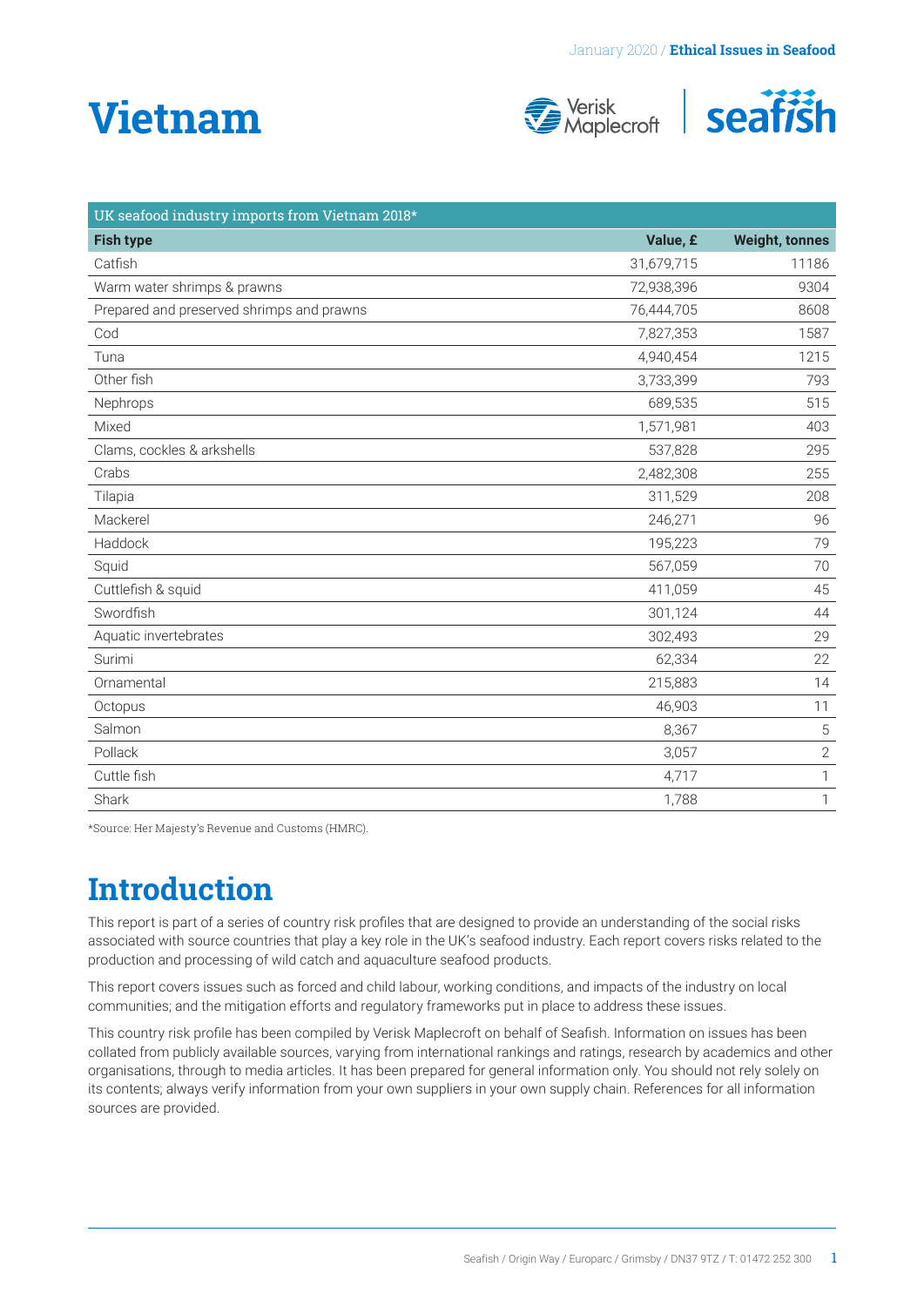### <span id="page-1-0"></span>**Overview**

Vietnam's 3,000-kilometre coastline contributes to over 5 million jobs in the fishing and seafood sector. Vast aquaculture farms inland, along the shore and out to sea, have placed the country as the third highest fish and seafood exporting country to the UK. The government of Vietnam has strongly committed to a development plan aimed at increasing its contribution to its agro-forestry-fisheries GDP to 30% by 2020. Major seafood exports from Vietnam to the UK include miscellaneous/tropical shrimp, freshwater catfish, cod tunas and crab.

### **Social risks**

It is reported that without adequate regulatory oversight, labour rights abuses and child labour are commonplace in the fishing, aquaculture and fish processing industries. The Vietnamese fishing industry is dominated by small vessels that escape regulation. Likewise, the aquaculture industry is dispersed and dominated by smallholder farmers with limited financial resources to employ staff and invest in their farms. Subsequently, the sector is largely unregulated; legislation does not meet ILO standards in many areas and the inspection regime suffers from under-resourcing and corruption. Unsafe working conditions and illegal employment practices are subsequently widespread in the industry.

The Global Slavery Index, which assesses the top 20 fishing countries for risks of modern slavery, classifies Vietnam as 'Medium Risk'.[1](#page-4-0) The US Department of State's 2019 Trafficking in Persons Report places the country in Tier 2, also indicating moderate risks. Vietnam is regarded as a major source country for trafficked workers and is less of a destination nation than neighbouring countries.<sup>[2](#page-4-0)</sup> However, NGOs such as World Vision highlight examples of adults and children being trafficked from other parts of Vietnam and held in conditions of modern slavery on Vietnamese fishing boats.[3](#page-4-0)

The US Department of Labor includes Vietnamese fish and fish products on its 2018 list of goods produced by child labour. The Nippon Foundation based out of the University of British Columbia has likewise identified evidence that children aged 5 to 17 are engaged in fishing and fish processing in Vietnam, of whom all those in fishing and more than 80% of those in fishing processing were involved in work that could be considered hazardous according to national legislation.[4](#page-4-0)

Human rights abuses in the Vietnamese seafood industry have a lower profile than those in neighbouring Thailand but are still the subject of campaigns by international NGOs and are covered by global media outlets. Reputational risks stemming from labour abuses in the seafood value chain are in part mediated by schemes such as Monterey Bay Aquarium's Seafood Watch. The certification scheme includes both social and environmental considerations and aims to raise transparency and traceability by working with 20,000 shrimp farmers in the Mekong Delta.<sup>[5](#page-4-0)</sup>

Fishing vessels regularly illegally enter the waters of neighbouring countries and the government is arming fishing vessels to form a fishing militia. Vietnamese-flagged vessels are commonly forced to enter the territorial waters of other countries illegally as their own waters are severely over-fished. In May 2019, the Indonesia Fishing Ministry ordered the sinking of 51 confiscated fishing boats, the majority of them Vietnamese, in a crackdown on illegal poaching by foreign fishermen in its exclusive economic zone (EEZ).<sup>[6](#page-4-0)</sup> During 2016, the Indonesia authorities arrested 1,100 Vietnamese fishermen.[7](#page-4-0) The EU accounts for around 18% of total export value for the Vietnamese seafood industry. Poor traceability standards present the future possibility that importers could be associated with illegal fishing.<sup>[8](#page-4-0)</sup>

In the first six months of 2018, over 50 Vietnamese fishing vessels were detained in Thailand. The boats were found to be using destructive and illegal methods including the use of push nets, gillnets, and electro-fishing gear. Fishing vessels have also been detained by Indonesia, Malaysia, Australia, and several Pacific island nations. Persistent transgressions led to the country being issued its first "yellow card" by the European Commission for failing to control its fishing fleet.[9](#page-4-0) Costs of fishing vessels are low enough not to deter owners from encouraging illegal fishing.

The government is encouraging Vietnamese fishing boats to operate in contested waters. There are also allegations that the military authorities are covertly arming such vessels to form a 'fishing militia'. The move follows the sinking of several Vietnamese fishing vessels by Chinese ships. An estimated 8,000 vessels, around 1.2% of the fishing fleet are thought to be members of the militia. Risks of a major incident raises further ethnical concerns for seafood importers.<sup>[10](#page-4-0)</sup>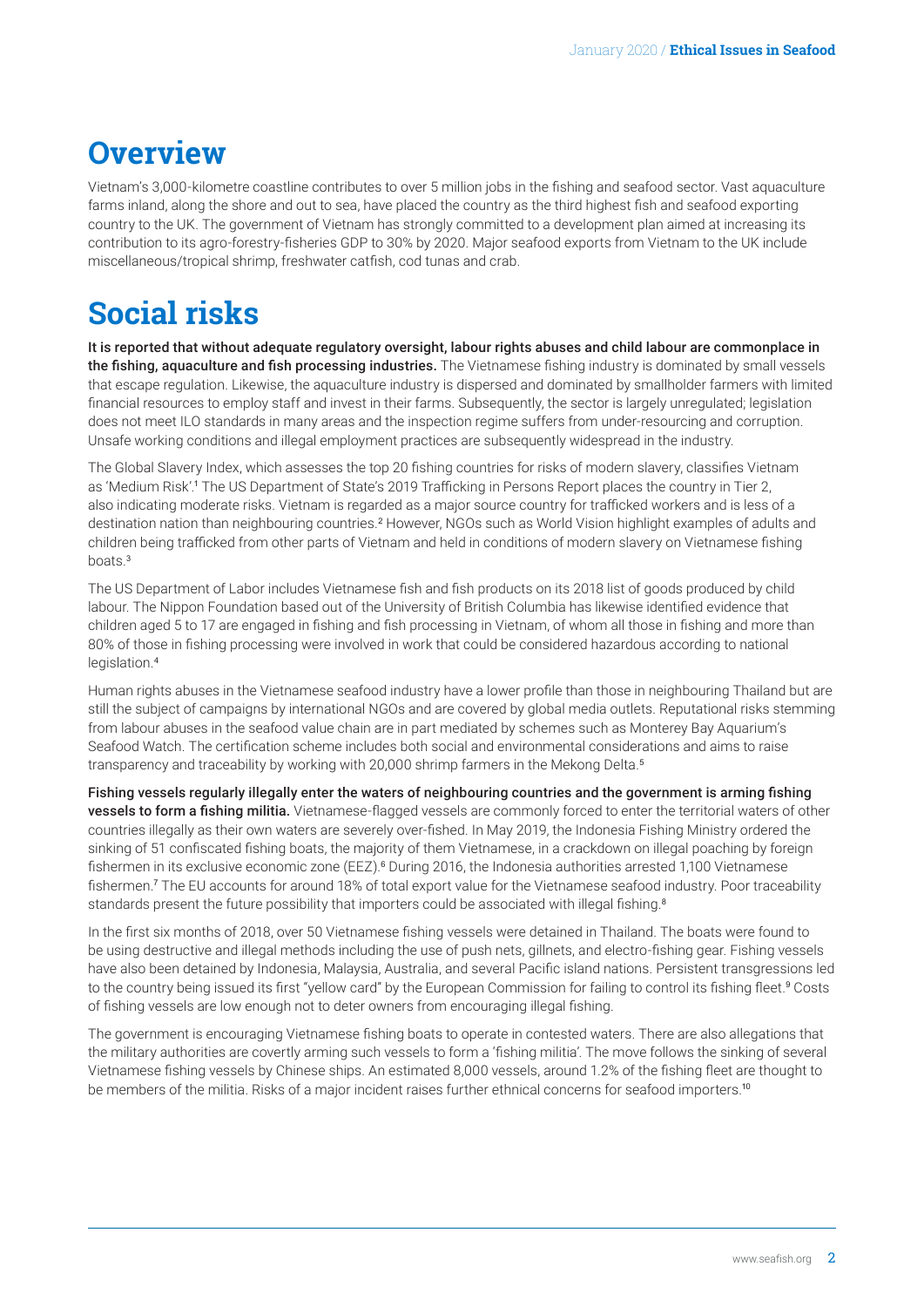## <span id="page-2-0"></span>**Regulations and risk mitigation**

Vietnam's health and safety regulations for the seafood sector are appropriate for improving the safety of workers. Regulations for the fishing sector are set out by the Maritime Rules, which consist of 300 rules that cover operations, personnel requirements, health and safety, maintenance, documentation and other key aspects of commercial maritime operations. The ILO's Maritime Labour Convention, which Vietnam ratified in 2013,[11](#page-4-0) provides health, welfare and social security protection to seafarers.

The Government of Vietnam is improving legislation to combat migrant abuse.<sup>[12](#page-4-0)</sup> Many migrant fishers enter Vietnam through networks of labour brokers – such as recruitment agencies. This form of entry often incurs paying up to USD10,000 in fees despite new international agreements. The Vietnam Association of Manpower Supply is an association of recruitment agencies which has developed a protocol to protect migrants from being segregated. Since its introduction in 2015, over 108 recruitment agencies have been subjected to this code of conduct.

### **International conventions and rankings**

The following tables indicate which international labour conventions Vietnam has ratified. The ratification of these conventions is a good indicator of a source country's commitment to enforcing internationally accepted best practices in the seafood industry when combined with thorough national legislation and well-resourced enforcement mechanisms.

| International Labour Organization (ILO) Conventions                     | Ratification |
|-------------------------------------------------------------------------|--------------|
| Freedom of Association and Protection of the Right to Organise (No. 87) | <b>No</b>    |
| Right to Organise and Collective Bargaining (No. 98)                    | <b>No</b>    |
| Forced Labour (No. 29)                                                  | Yes          |
| Abolition of Forced Labour (No. 105)                                    | <b>No</b>    |
| Equal Remuneration (No. 100)                                            | Yes          |
| Discrimination (Employment and Occupation) (No. 111)                    | Yes          |
| Minimum Age (No. 138)                                                   | Yes          |
| Worst Forms of Child Labour (No. 182)                                   | Yes          |
| Hours of Work (Industry) (No.1)                                         | <b>No</b>    |
| Weekly Rest (Industry) (No.14)                                          | Yes          |
| Protection of Wages (No. 95)                                            | <b>No</b>    |
| Minimum Wage Fixing (No.131)                                            | <b>No</b>    |
| Occupational Safety and Health (No. 155)                                | Yes          |
| Occupational Health Services (No. 161)                                  | <b>No</b>    |
| Labour Inspection (No. 81)                                              | Yes          |
| Private Employment Agencies (No. 181)                                   | <b>No</b>    |
| Work in Fishing Convention (No. 188)                                    | <b>No</b>    |
| Maritime Labour Convention (No. 186)                                    | Yes          |

| <b>United Nations (UN) Conventions</b>                                                                                                                     | <b>Ratification</b> |
|------------------------------------------------------------------------------------------------------------------------------------------------------------|---------------------|
| Convention against Transnational Organized Crime and the Protocol to Prevent, Suppress and<br>Punish Trafficking in Persons, Especially Women and Children | <b>Yes</b>          |
| Convention against Transnational Organized Crime                                                                                                           | <b>Yes</b>          |
| Convention for the Suppression of the Traffic in Persons and of the Exploitation and the<br>Prostitution of Others                                         | <b>No</b>           |
| Convention on the Protection of the Rights of All Migrant Workers and Members of Their Families                                                            | <b>No</b>           |
| Convention to Suppress the Slave Trade and Slavery                                                                                                         | Yes                 |
| Supplementary Convention on the Abolition of Slavery, Slave Trade and Institutions and Practices<br>Similar to Slavery                                     | <b>No</b>           |
| Protocol against the Smuggling of Migrants by Land, Sea and Air                                                                                            | <b>No</b>           |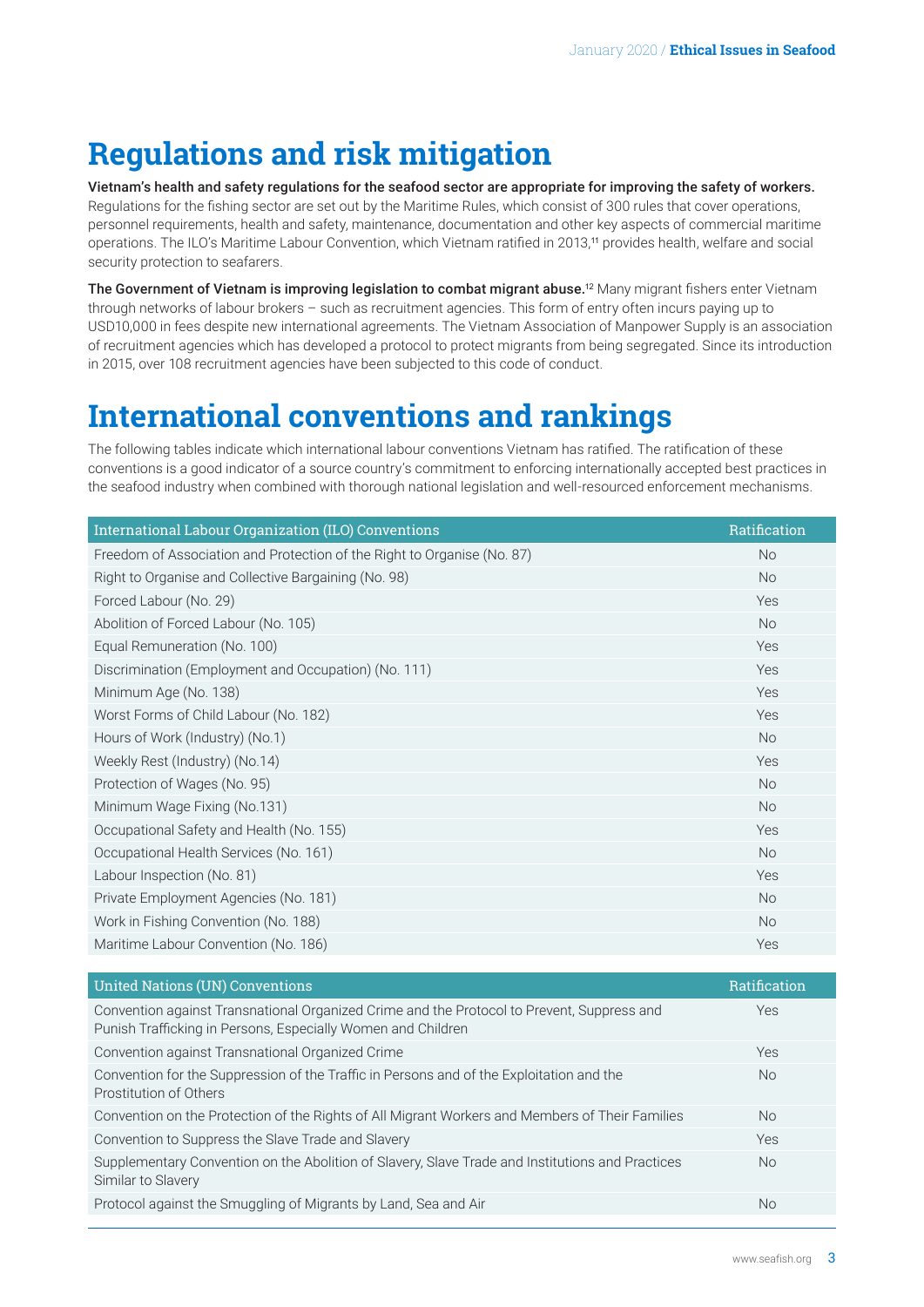<span id="page-3-0"></span>

| Other Conventions                                                                            | <b>Ratification</b> |
|----------------------------------------------------------------------------------------------|---------------------|
| FAO Agreement on Port State Measures to Prevent, Deter and Eliminate Illegal, Unreported and | No.                 |
| Unregulated Fishing                                                                          |                     |

### **Rankings in global indices**

#### **US Department of State Trafficking in Persons (TIP) Report**

The TIP report is released annually by the US Department of State and offers a summary of the laws and enforcement efforts of various countries with respect to human trafficking. Specifically, it ranks countries based on a '3P paradigm' of prosecuting traffickers, protecting victims and preventing crime. Scoring on these elements is then collated to give each country a ranking. The rankings range from Tier 1 which indicates governments of countries that fully comply with the Trafficking Victims Prevention Act (TVPA) minimum standards for the elimination of trafficking to Tier 3 for the governments of countries that do not fully comply with the TVPA's minimum standards and are not making significant efforts to do so.

#### Rating: Tier 2

According to the US Department of State's 2019 Trafficking in Person's Report, Vietnam does not fully meet the minimum standards for the elimination of trafficking. The rating is a downgrade in the country's status from previous years. The report indicates that there is evidence of debt bondage through recruiting agencies in the seafood industry.[13](#page-4-0)

#### **Global Slavery Index**

The 2018 Global Slavery Index measures the extent of modern slavery country by country, and the steps governments are taking to respond to this issue, to objectively measure progress toward ending modern slavery.

There are two rankings:

1. Rankings of countries by prevalence of the population in modern slavery. Rankings range from 1 to 167 - with 1 the worst and 167 the best, in terms of the prevalence of slavery.

2. Rank of countries in terms of Government response to the issue. This is an indication of how governments are tackling modern slavery. This ranking ranges from AAA at the top to D at the bottom, with AAA denoting the most effective and comprehensive Government response.

#### For prevalence Vietnam ranks: 77/167 (where a ranking of 1 indicates highest risk).

Overall, Vietnam is considered a medium risk for modern slavery on the index. According to the special report on the fishing sector, the country is identified as part of a group of countries where the economic conditions in the seafood sector could make workers vulnerable to forced labour.<sup>[14](#page-4-0)</sup>

In terms of Government response Vietnam ranks B. This indicates the government has introduced a response to modern slavery with limited victim support services, a criminal justice framework that criminalises some forms of modern slavery or has recently amended inadequate legislation and policies), a body or mechanisms that coordinate the response, and has policies that provide some protection for those vulnerable to modern slavery. There is evidence that some government policies and practices may criminalise and/or deport victims and/or facilitate slavery. Services may be provided by International Organisations (IOs)/NGOs with international funding, sometimes with government monetary or in-kind support.

#### **EU's Illegal, Unreported and Unregulated (IUU) Carding Process/Fishing Watchlist**

Under the IUU Regulation, non-EU countries identified as having inadequate measures in place to prevent and deter this activity may be issued with a formal warning (yellow card) to improve. If they fail to do so, they face having their fish banned from the EU market (red card) among other measures.

#### Vietnam has a "yellow card" warning on Brussels's watchlist. In 2019, the European Commission determined that not enough progress had been made by the Vietnamese government to combat IUU fishing.[15](#page-4-0)